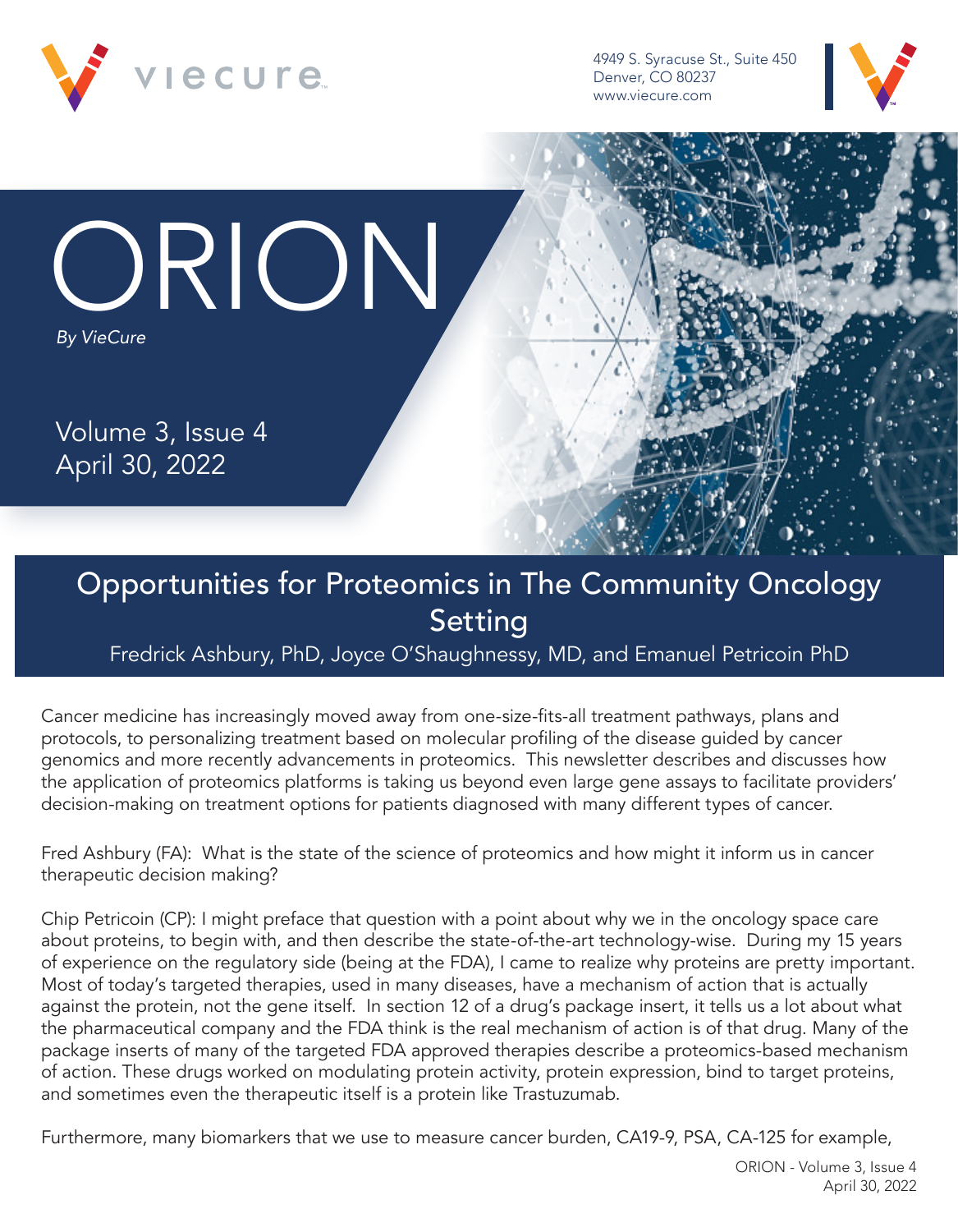are protein biomarkers. So, proteomics at a very fundamental level is extremely important. Most of the time proteins are the drug target itself from a functional standpoint and many times, are how we measure the amount of the disease in a patient. So, I became very interested in proteomics early for these reasons.

If we agree the protein is important, protein biomarkers are important, the drug targets are important, then how do we understand the proteome as well? Compared to the number of genes involved in driving cancer, you may have hundreds of thousands, perhaps even millions of different protein and protein isoforms in any given patient's tumor, tumor cell, or in the blood. So, we have to develop different types of proteomics technologies to



questions about the protein content to understand the landscape of the proteome in a given patient.

Genomic-guided medicine has condensed around very specific and relatively few genomic alterations – specific genes known to be involved in tumorigenesis, and then a very few specific type of sequencing and/or PCR based platforms. The proteomics space, however, is populated by many different types of platforms and a much larger molecular space. Physicians are very familiar with and actually use immunohistochemistry to measure HER2 for defining who should get trastuzumab, for example, or measuring ER or PD-L1 protein expression, again all proteins, and of course there's a well-worn and institutionalized CLIA/CAP accredited immunohistochemistry (IHC)-based approach to look at that expression in human tissue.

Then there's newer generation technologies, new types of protein arrays that allow us to look at a much larger set of specific proteins than can be measured by IHC- to be able to give us more of a panel-based representation of the levels and even activation state of important drug targets say akin to what an oncologist may be thinking about when ordering a next generation sequencing (NGS) test, where it's a panel-based exome test from different companies. These new protein array technologies likewise looking at specific "actionable targets," but in completely novel ways. It's not just whether the protein is there, but is it activated, is it in use? Since the proteins are the drug targets, it makes sense to ask these questions. If it's a drug that can turn the protein on or off, shouldn't we know if it's on or off to begin with?

These new types of protein arrays, and uniquely the reverse phase protein array- can now provide key missing information to the oncologist concerning a direct measurement of the of the activation architecture of the drug target in the tumor- now for the first time and that cannot be provided by genomics assays. Because of that, we've had to develop new technologies that can utilize very small amounts of material yet can give us very important panel-based content. I think that's a very exciting aspect for us as scientists and oncologists.

Joyce O'Shaughnessy (JS): I am very, very interested in proteomics. To me it's the real wiring diagram of these cancer cells in their microenvironment. It's what's keeping the engine running. We know genes are the blueprints, but what's the engine? Without knowing that, we can't get meaningful and durable benefit for patients.

So, what drew me to the field is we still have so many deadly breast cancers about which we don't understand the biology. On the other hand, when we do have an important driver, we can make incredible progress for patients. Cures due to estrogen receptor and HER2 are examples here. So, this is something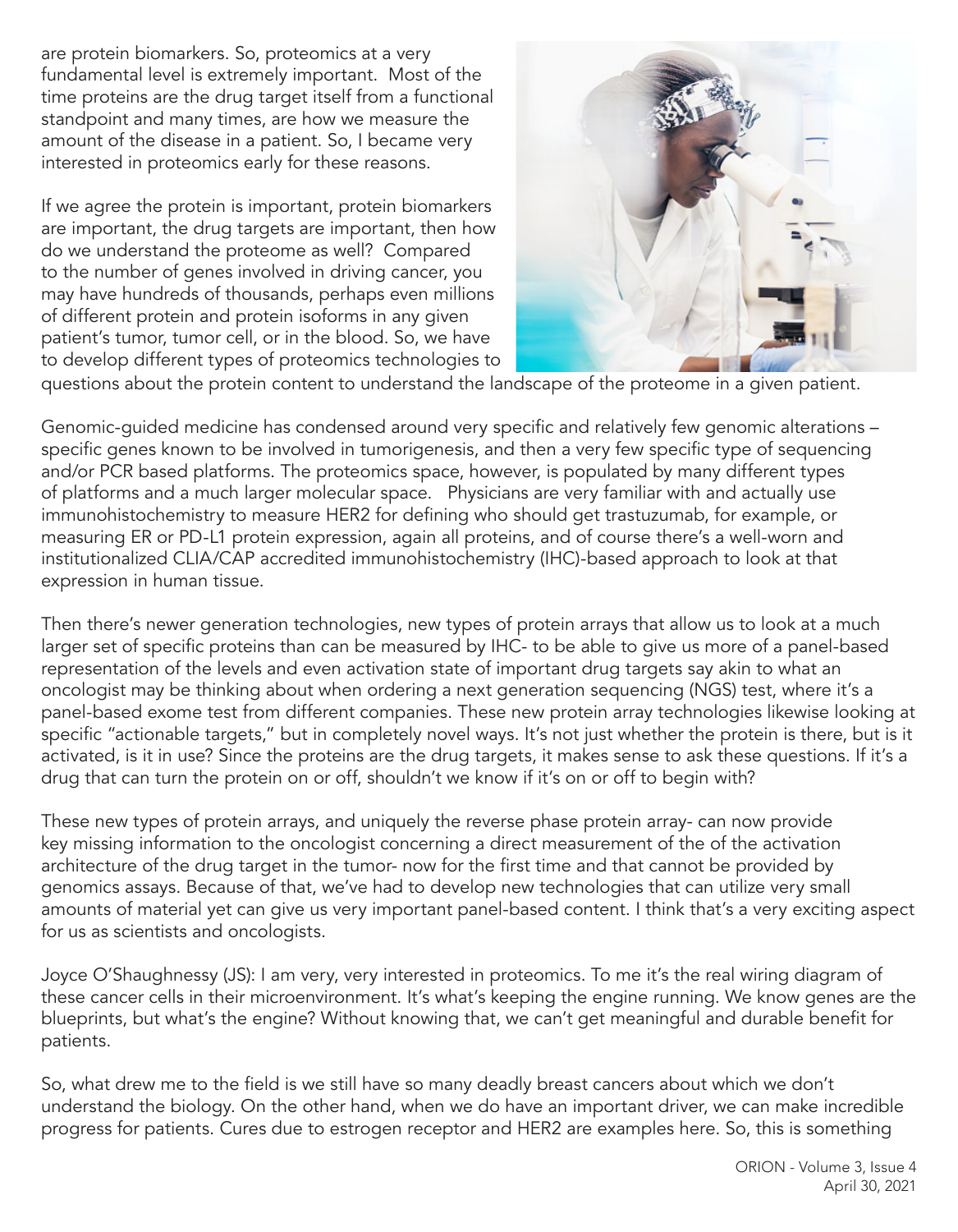we need to know, because having this information means you can make huge progress in treating cancer and thereby improve patient outcomes.

In terms of the reverse-based protein array, this need to know predated the availability of NGS. I have examples of metastatic patients where we did a reverse based protein array on the tumor to reveal activated proteins with further downstream activation and the application of this information has led to very positive treatment outcomes.

In another example, post NGS availability, we found co-mutations of unknown significance at the time, so we got reverse base protein array, and it revealed activations again that led to positive treatment outcomes. It was these examples that got my interest because I wouldn't have picked those treatments without the reverse-based protein array.

FA: What are some of the challenges community oncologists might face to apply proteomics assay at the point of treatment decision-making?

JS: This is a real challenge for practices these days. Getting your NGS results and knowing what to do with your NGS results whether it be tissue, blood, or both can be challenging. A lot of times you get things that are more inferential. You don't know what the driver is, you don't know even how to interpret variant allele frequency. These are difficult issues. Sometimes I find that proteomics findings provide additional information about the cancer, whether it can be applied now or in the future.

For example, if you have triple negative breast cancer, you don't have a lot of targets. The patient's primary may be refractory. Your next step should be to order NGS to see if any potential targets exist. I would argue that the physician should order a reverse-based protein array to provide additional and potentially useful information. In my experience, the results from the proteomics assay can sometimes identify targets that align with the NGS results, increasing my confidence that these are potentially actionable, driving alterations that should be targeted therapeutically. Proteomics is a technological asset, and it's still evolving, but this is where we are headed.

FA: What resources might be needed for Community oncologists to be able to participate in proteomics science and clinical decision making?

CP: The interesting thing I'm observing sitting in on molecular tumor boards, is looking at a systems-level and patient-specific view of the biology of the tumor to determine if you can help with treatment selection. The proteomic and phosphoprotein data is tremendously synergistic with NGS profiling. The functional phosphoprotein data can be used to adjudicate some of the genomic findings to facilitate prioritization or identify actionable targets missed by genomic analysis.

ORION - Volume 3, Issue 4 For some cancer patients, depending on where they are in their course of disease, you may only have a few more shots at successful treatment. If there's nothing actionable coming back from an NGS profile, many times the proteomic/phosphoprotein data can fill in the gap and not only help prioritize, but actually find, a potential actionable target to go after. The field is going towards a multi-omic view of the tumor. For that reason, the molecular profiling field could be viewed as becoming more frightening for an oncologist because that means more data to try to understand and manage. So, we need to come up with decision support tools to help take this data and integrate it on an algorithmic basis that doesn't facilitates the doctor and patient care discussion. That means, not an artificial intelligence (AI) computer telling you what to do, but perhaps maybe just giving you a rationalized and prioritized list of things to consider. We're working on ways to give oncologists almost a ranked option, with the rankings based upon levels of evidence, or being related to actual outcome prediction based on clinical trial results. From there, you would take that system, and integrate that with the patient's comprehensive clinical data, including